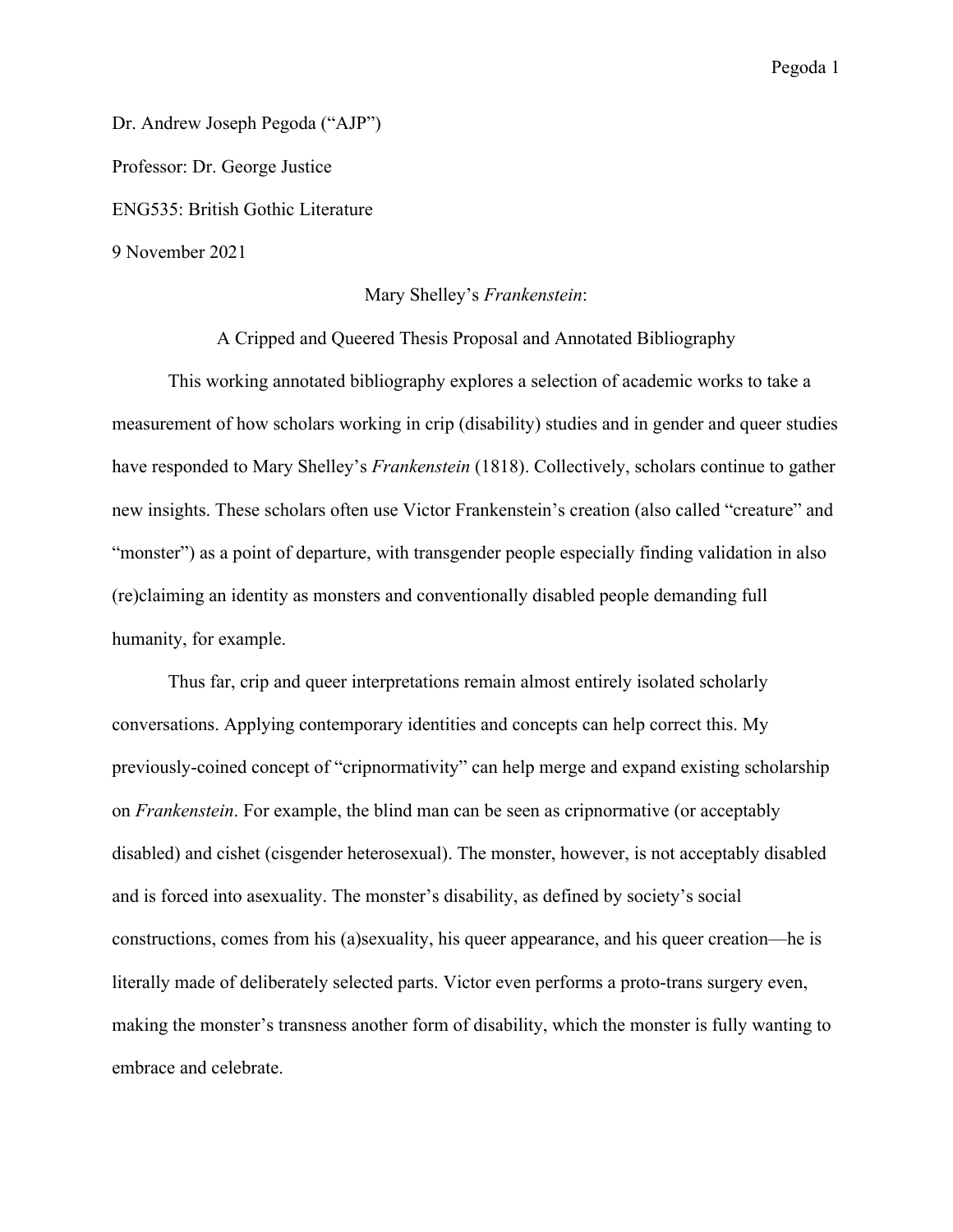Another thesis, one that acknowledges the education Victor receives and the equipment he uses, can queer his process of creation/challenge Victor as *the* creator. It shows how no one is "abled-bodied" enough to create and work in complete isolation—everyone needs community. This interpretation also allows us to consider why Victor does not make the monster to be truly "perfect" and ask if the adoption of what Virginia Woolf's terms the androgenous mind, the mind essential for creating, could have helped.

There is further room for a thesis that looks at Victor's fear of his monster (and the fear others have) in terms of the creature's (assumed) abnormally large phallus, which symbolizes both disability and (sexual) power and how the monster challenges what we call (normal) compulsory heterosexuality and compulsory able-bodiedness in 2021.

And finally, we should note, that analyzing and legitimatizing disability and queerness/non-normativity—whether in literature or in "real" life—is both a crip and a queer act. Given our ableist, anti-intellectual sociopolitical realities in the United States studying a work as queer as *Frankenstein* is a queer act and one that requires thoughtful considerations, and how we think—especially in an cultural environment that discourages thinking and effectively sees thinking as the radical, non-conformist, disabled act—is of interest to crip studies.

## Annotated Bibliography

Haggerty, George E. "What is Queer about *Frankenstein*." *The Cambridge Companion to Frankenstein*, edited by Andrew Smith, Cambridge UP, 2016, pp. 116-127. Haggerty's informative anthologized overview of his monograph *Queer Gothic* argues that everything about Gothic culture and literature is by its very essence queer. He points to the taboo genders, taboo sexualities, taboo characters, and taboo settings that help define the genre, soundly explaining that all of these are counter to the normative. Of sex/gender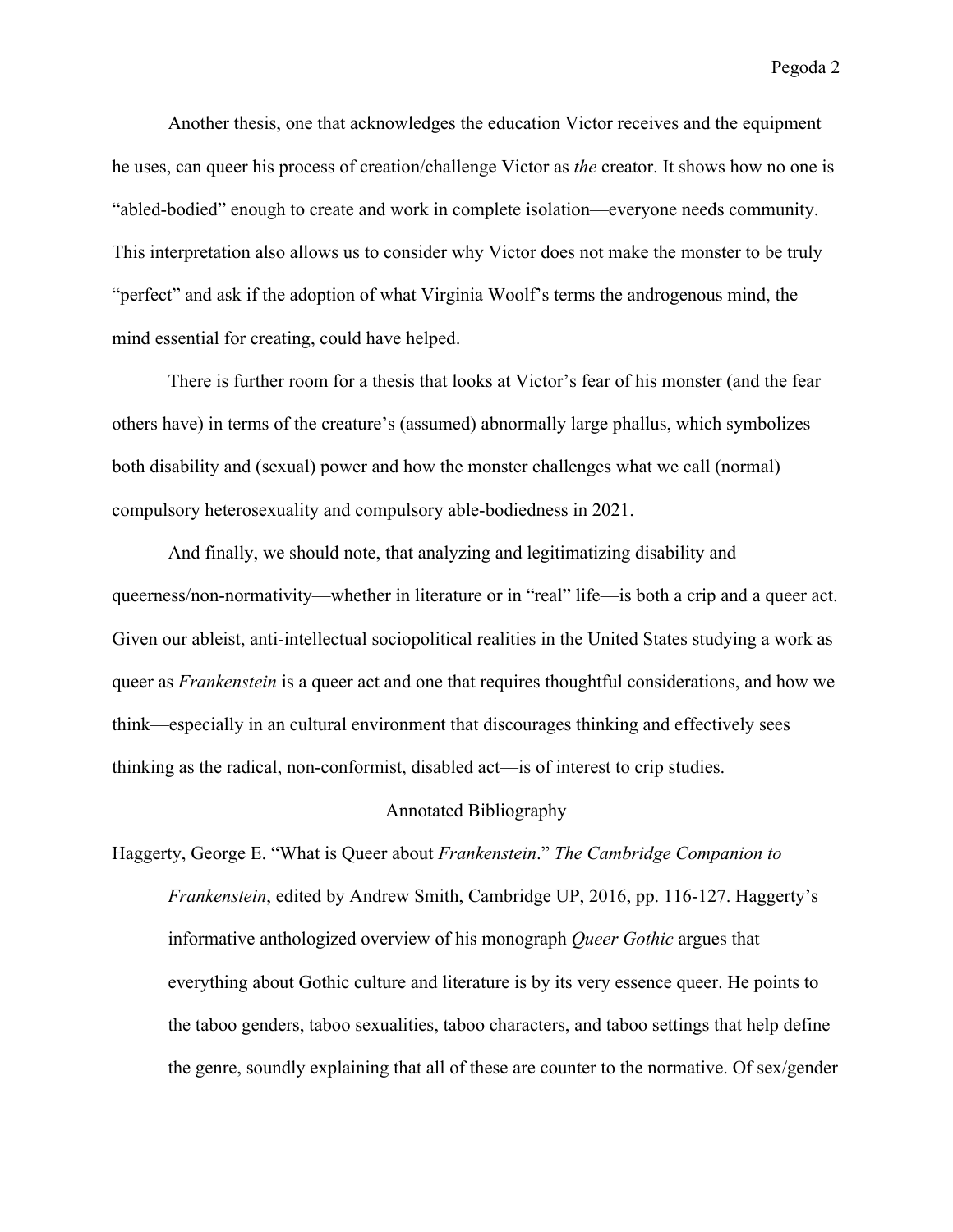specifically, he argues that Gothic fiction creates a kind of laboratory space for safely experimenting with different possibilities. And then of *Frankenstein* in particular, Haggerty argues that the creature's creation is an asexual, masculine birth and that the creature—being the first and only of his kind—is anything but normative. He then points to the homo*social* bond between Victor and the creature, rightly saying that their relationship is characterized by closeness and hostility, hostility such that they aggressively pursue each other. (Haggerty also points to the same kind of homosocial relationship between Felix and Safie's father.) He analyzes Victor's behavior in graveyards and his dreams and points toward Victor's queer interest in necrophilia and his sexual desire for his mother. Haggerty also suggests that Victor's depression and illness emasculate him. Further, Haggerty finds parallels between the "monster" and queer individuals: They mostly all experience loneliness, have deferred or impossible dreams, frustrations, and levels of monstrosity—that imposed, internalized, and reclaimed. In sum, he says, they all howl together.

Holmes, Martha Stoddard. "Born This Way: Reading *Frankenstein* with Disability." *Literature and Medicine*, vol. 36, no. 2, 2018, pp. 372-387. Holmes, a disability studies expert with over twenty years of experience in the academy, provides an excellent and thoughtprovoking analysis of *Frankenstein* through lenses of crip studies. She laments the dearth of such work, with the exception of Victor and corresponding discourses in the medical humanities, arguing that Shelley provides countless ways to engage with disability. Holmes advocates for a variety of interpretations with the monster being the focus, including fully accepting the monster as a "child born with unexpected disabilities," seeing the monster as a victim of a surgery gone wrong, imagining the monster as a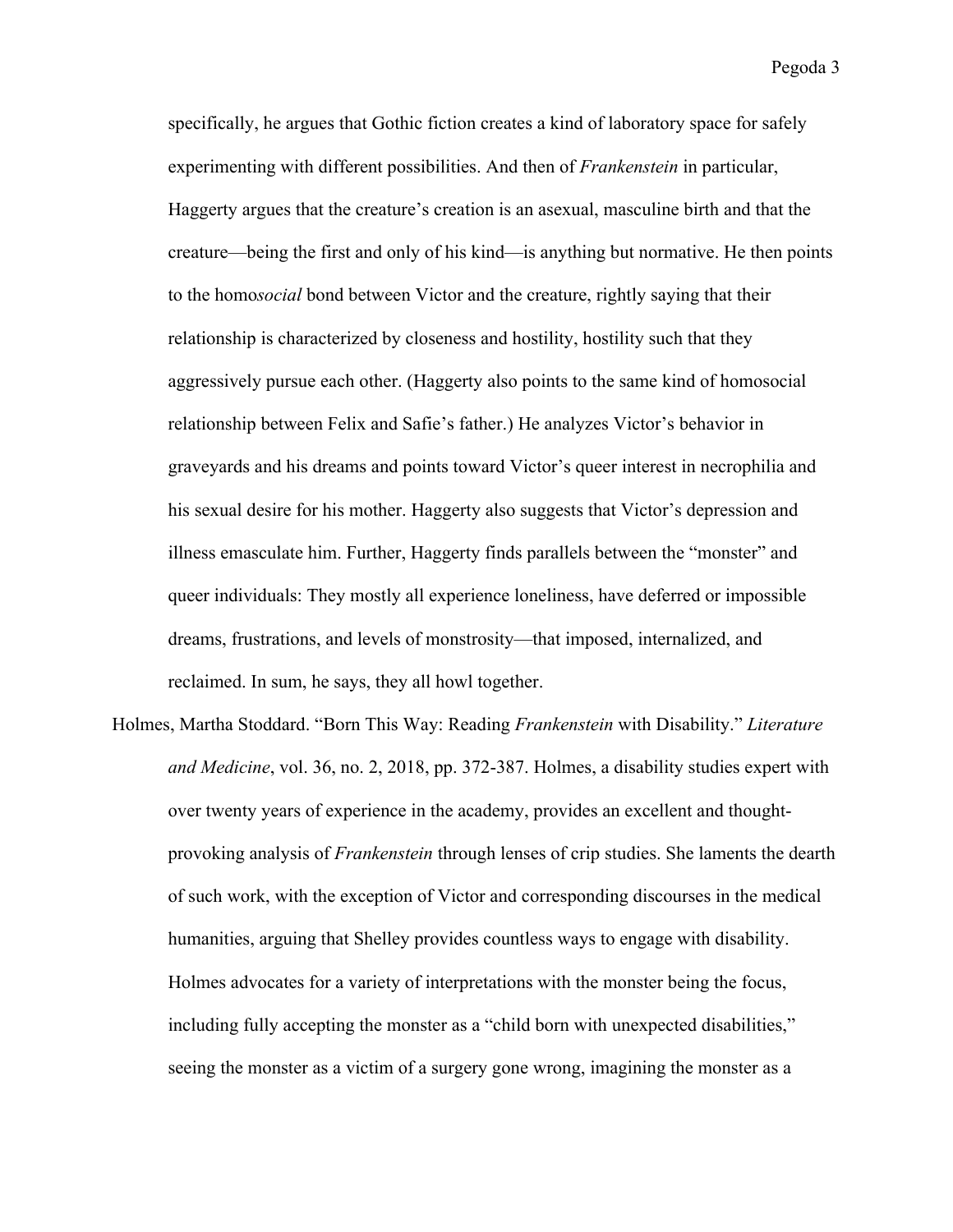survivor of a tragic accident or medical event who recovers by first learning how to walk and how to talk again, stressing the importance of community for the monster (and other Othered people), and acknowledging how the monster figures out ways to attempt surviving within normative society and self-advocates (374). Of this last point she says, "The narrative offers a developmental arc of how anyone with a visually startling appearance might learn to accommodate, resist, or redeploy the assumptions and expectations of others" (374). She emphasizes the social construction of disability, even more so when it comes to subjective, always-changing aesthetic judgments applied to the monster. Importantly, Holmes underscores the monster's talents—"strength, agility, resistance to heat and cold, eloquence, an impressive capacity for learning"— and extreme humanness that we could call "more human than human" (382). Holmes calls out Victor's murderous, eugenicist, social Darwinist behavior, while also acknowledging readings that honor well-known parental reactions that reject imperfect—disabled—child, feeling that they have failed and will be shamed by society. Holmes's article is clear, engaging, and insightful, except for the unnecessary and problematic essentialism invoked in the title and for the complete lack of an intersectional reading as suggested by the introduction.

Knight, Amber. "Mary Shelley's Frankenstein, Disability, and the Injustice of Misrecognition." *Disability Studies Quarterly*, vol. 40, no. 2, 2020, https://dsqsds.org/article/view/7109/5809. Amber Knight, writing an article abstracted from her dissertation, convincingly argues that Shelley was "a progressive social critic who believed that misrecognition creates monsters out of those who are negatively labelled as such" (par. 9). Knight places her work in conversation with and in contrast to political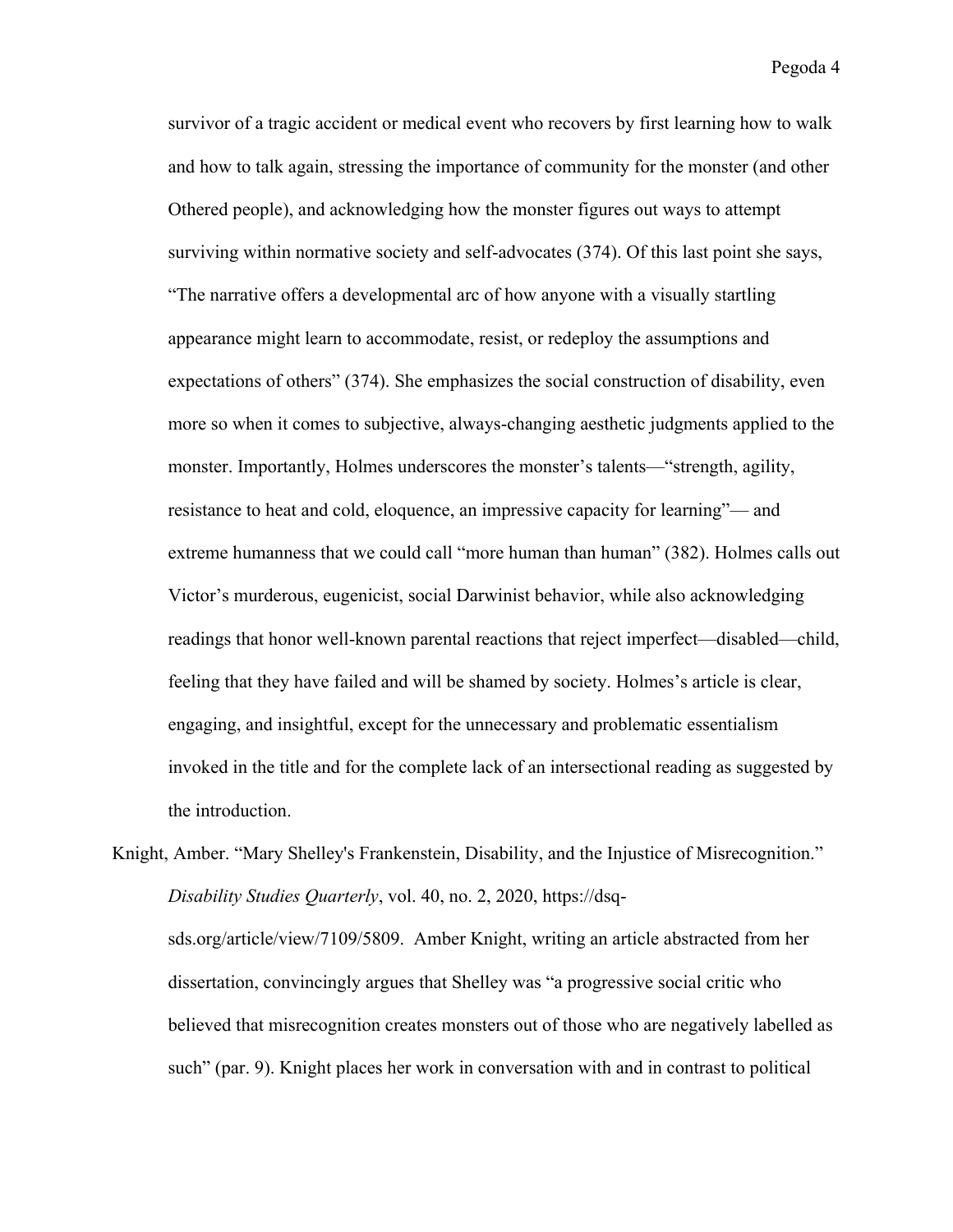scientists, conservative philosophers, and conservative politicians who suggest that the monster in *Frankenstein* symbolizes unchecked grassroots power and/or who believe that belittling disabled people as "monsters" does no harm and is mere words alone. Instead of seeing *Frankenstein* as a story with implications for science and theology or for a person's unchecked ego, she sees Shelley's novel as a story about the dangers of misrecognition and the associated feelings of shame. Knight also makes a case based on *Frankenstein*'s trajectory for how people beyond the novel also come to have identities based on interpersonal relationships and when beings (real or fictional) are misrecognized the psychological consequences are dire for the individuals in question and for society, a society that creates and release "monsters" who not-without-reason may invoke harm on others. While never using the phraseology of "nurture," Knight invokes classic debates by arguing that positive acknowledgment and recognition from society is vital in achieving community and a positive self-identity. Knight further points to how Shelley carefully shows the creature's intelligence and pain, his gradual change into an actual monster despite only having an abnormal appearance, and his complete rejection by other characters in the novel save for the blind man, all invoking the reader's sympathy and showing the importance of looking beyond appearances. Further, Knight says that disabled people, like Shelley's monster, must demand political recognition and acceptance in order to avoid a similar fate and must reject an identity of monstrosity. She does not address those who find power in reclaiming "monster" labels.

Nordmarken, Sonny. "Becoming Ever More Monstrous: Feeling Transgender In-Betweenness." *Qualitative Inquiry*, vol. 20, no. 1, 2014, pp. 37-50. Nordmarken's autoethnography analyzes how taking testosterone and examining others' reactions to his changing body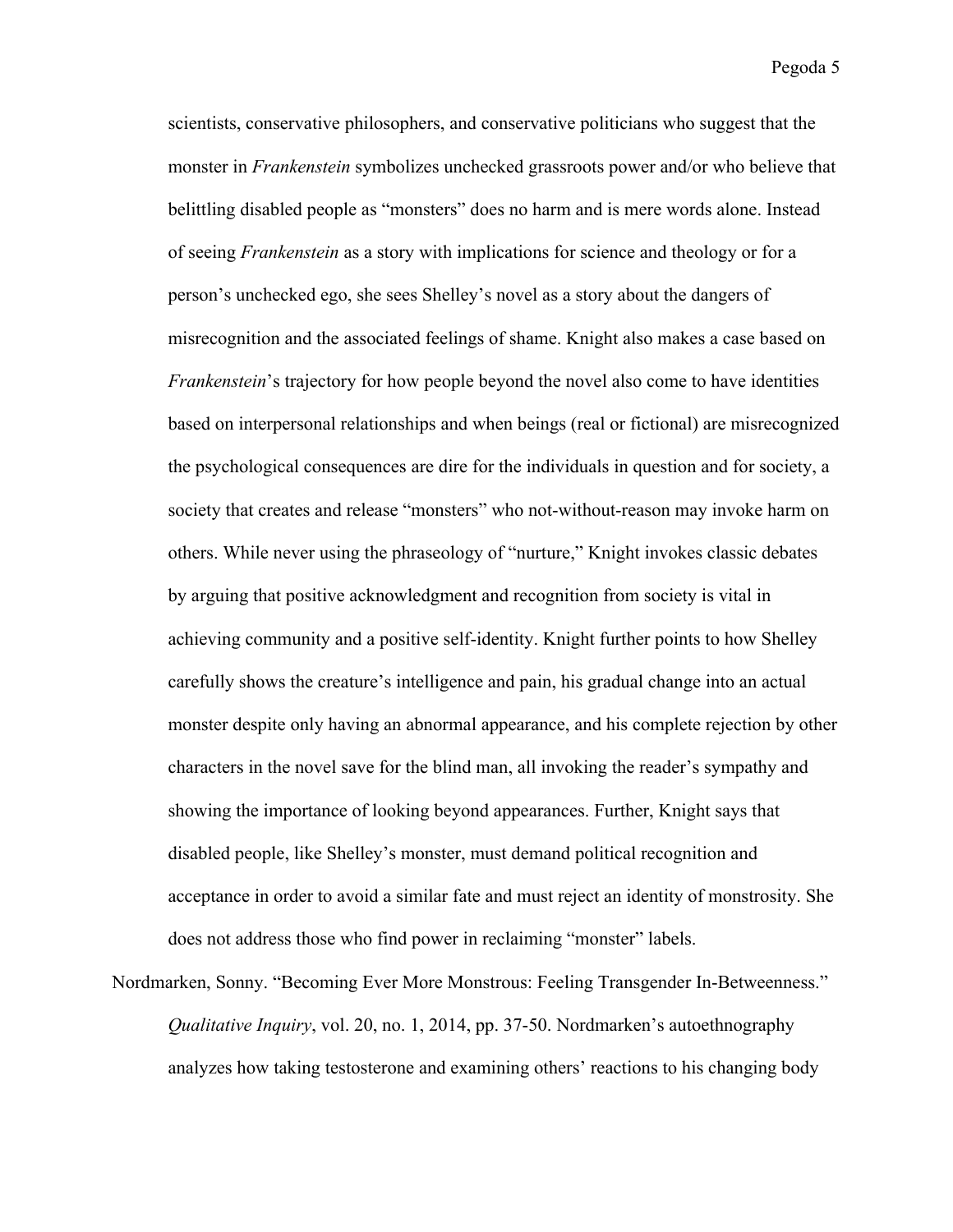impacts his level of monstrosity. A sociologist with expertise in gender studies, a transmasculine man, and a personal colleague, Nordmarken builds from Susan Stryker by using *Frankenstein* as a way to name and analyze the positive and negative feelings that come with being *and becoming* something other than the compulsory (cishet) standard. He finds comfort in establishing alignment with the monster, who also experiences a profound gap between body and self and is anything but aligned with proto-cishet standards. In alignment with Victor's monster, Nordmarken traces the increasing and changing degrees of being monster, sometimes more visible and sometimes less visible, while undergoing medical, technological changes. Nordmarken's trans/monster self and Victor's monster are both possible by science alone. Both of our monsters are feared, fear other people, and carry collective trauma from isolation and being Othered. Both wonder, "Is there no injustice in this? Am I to be thought the only criminal, when all humankind sinned against me?" (47). Nordmarken also works to reclaim earlier meanings of "monster," making him (and Victor's/Shelley's monster) visible and empowered in the process. Nordmarken says, "I 'monster,'…rational ways of thinking," and adds, "this 'monstering' brings me freedom and job, yet also danger and fear" (39-40).

Stryker, Susan. "My Words to Victor Frankenstein above the Village of Chamounix: Performing Transgender Rage." *The Transgender Studies Reader*, edited by Susan Stryker and Stephen Whittle, Taylor & Frances Group, 2006, pp. 244-256. Susan Stryker's classic, excellent, field defining autobiographical-theoretical essay from 1994 uses *Frankenstein*  (primarily Shelley's 1818 novel but also James Whale's 1931 cinematic adaptation) as a tool for theorizing about and for understanding transgender/transexual experiences. Stryker is a transgender woman and a gender studies professor. Stryker traces the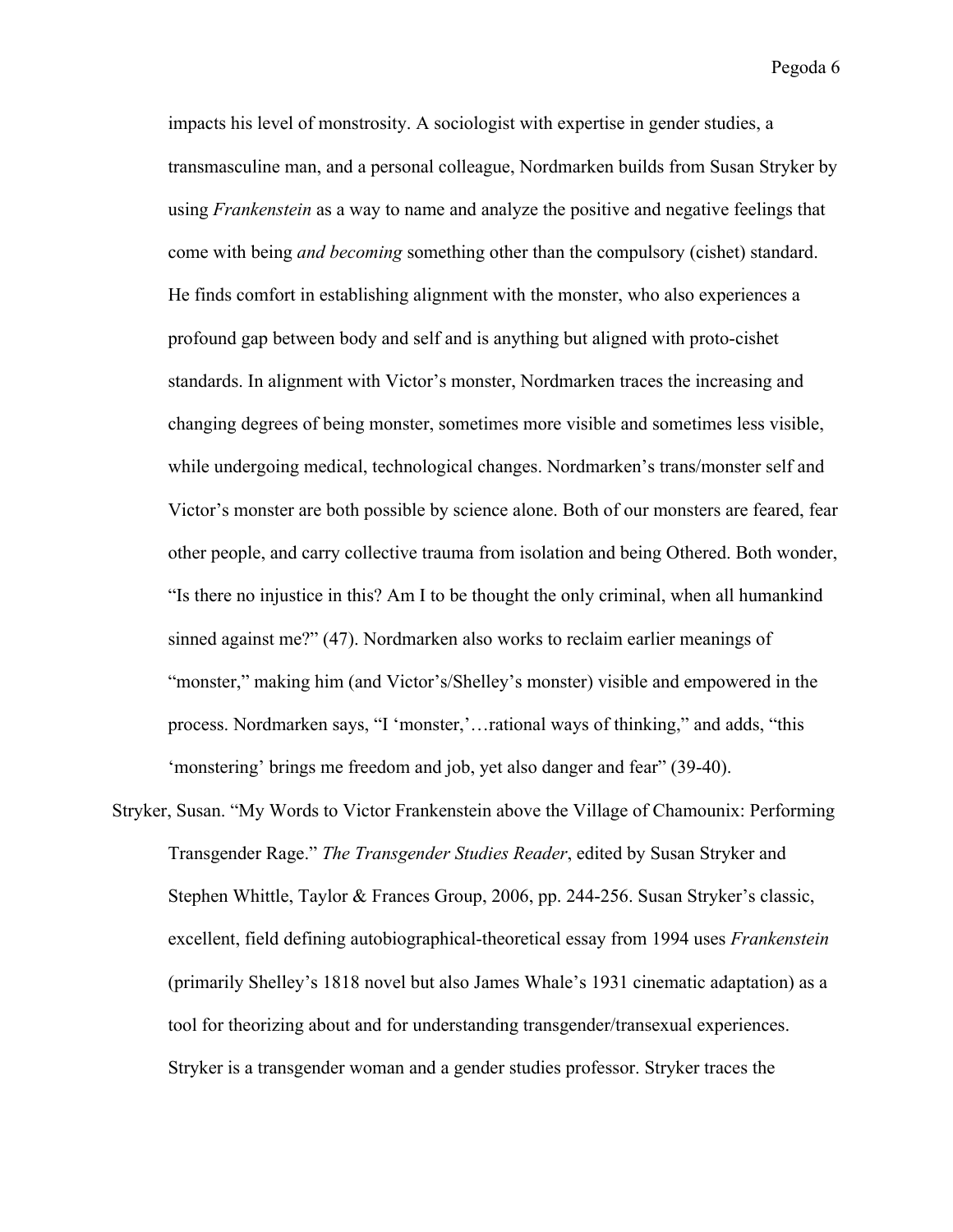"unnaturalness" and constructedness of both Victor's creation and of transexual bodies. She finds connections between Victor's words toward his creation and words toward transgender and other queer people. In particular, she argues that both transsexual people and Victor's being are seen as monsters, are sometimes harmed or haunted by stories of their creation, are rejected by society, are made invisible, are embodied with rage and internalized hate, are challenging toward society's mores, are threatening toward notions of predictable gender and social identities, are in-progress experts at navigating nonnormative family/fictive kin situations, and are survivors. Stryker also uses Victor's monster as a symbol of queer liberation: transsexual people can reclaim and celebrate their monstrosity and roar along with Victor's creation. Both types of non-normative, science-created beings can and do use their bodies and language itself to enact resistance and such threatens society. Both are reminders of people who disobey authority figures. Both open doors to more and different forms of life with unpredictable results.

- -------. "More Words about 'My Words to Victor Frankenstein.'" *GLQ: A Journal of Lesbian and Gay Studies*, vol. 25, no. 1, 2019, pp. 39-44. In this very short piece, Stryker reflects on her original piece and offers some self-criticism. Namely, she wishes to acknowledge her whiteness and engage with the filed known as queer of color critique and wishes to challenge queer theory's homonormative, homonational bias. Otherwise, she maintains her analysis that sees *Frankenstein* as an empowering, subversive way to understand and describe transgender and queer experiences.
- Wang, Fuson. "The Historicist Turn of Romantic-Era Disability Studies, or Frankenstein in the Dark." *Literature Compass*, vol. 14, no. 7, 2017, pp. 1-10. Wang, a scholar of literature and mathematics, argues that Shelley's *Frankenstein* can help Romantic literary studies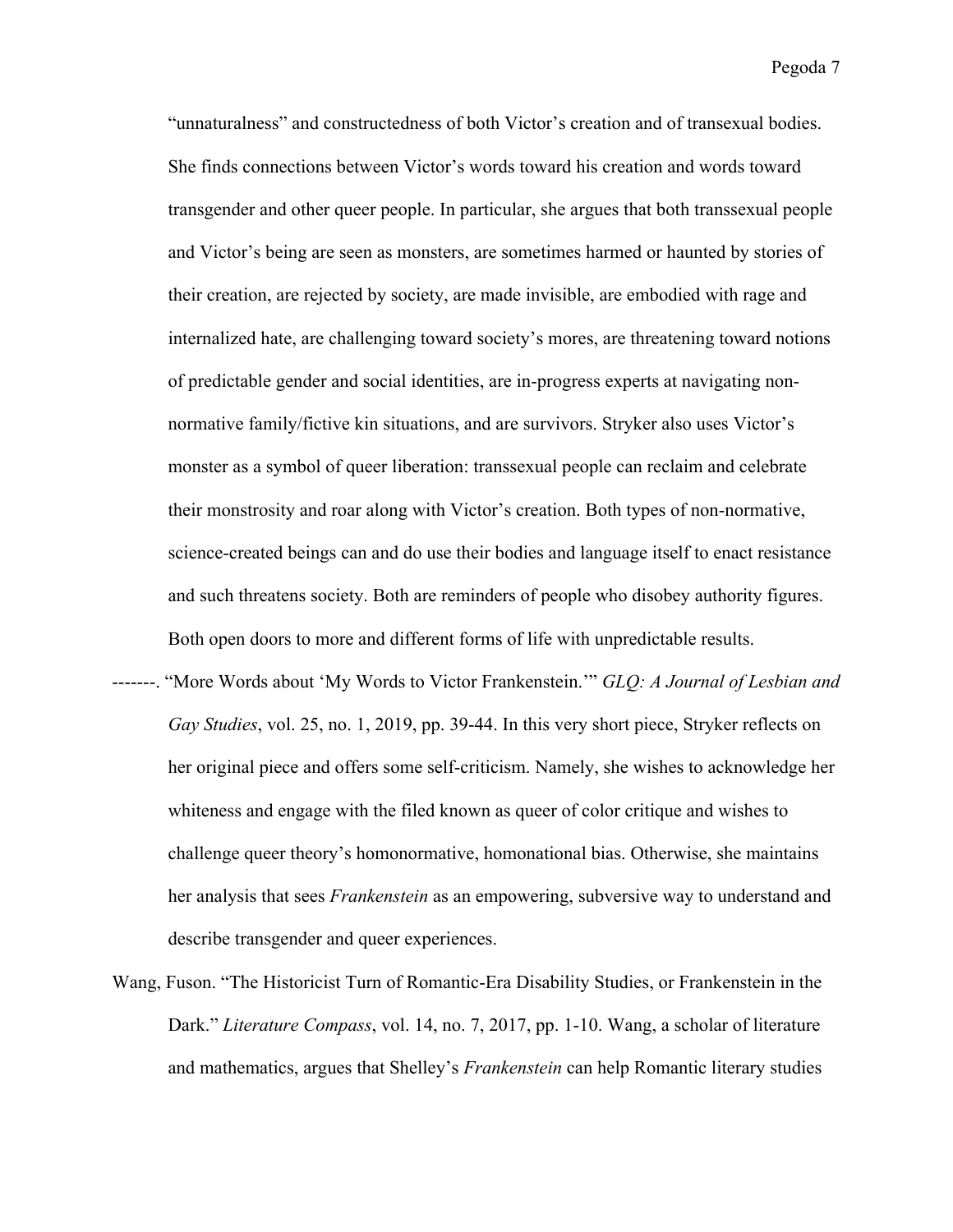finally engage critically with disability studies and that his work can serve as a template for future work. Wang claims that disability studies and its uses among literature scholars has been too political, has been too immature (he uses "mature" in problematic ways three times!), and has needed historicization to be real and legitimate. Wang's comments go beyond analysis and suggest he wants a different book than the one Shelley wrote. He wants far more description than Shelly provides and does not acknowledge how such language might have further complicated a woman writers life in the early 1800s. In one place, he says, "Shelley's original novel offers only unreliable narration, contradictions, half-truths, exaggerations, and strategic prevarication" (3). He also says, she "offer[s] all of the Enlightenment setup but none of the ethical payoff" (7). In other words, Wang wishes Shelly had written a (more) explicit narrative of disability with detailed monstrosity instead of a monster story that relies on readers' imaginations. Throughout Wang's article, especially given his interests in what the monster looks like and how audiences respond, he often seems to be confusing aural/visual adaptations of *Frankenstein* with Shelley's actual novel. Wang does mention the blind man but says little beyond arguing that the monster effectively manipulates him—which I don't see in the story. He approaches using blindness as an anchor for analysis but never goes beyond metaphor, despite his claims of valuing what he claims to call historicization. Even on the metaphor plane, Wang dances around but misses explicit discussions of how, for example, *Frankenstein* shows that society is disabled and *blind* ipso facto its prejudices. More problematic, he makes the atheistic judgment that the monster's straight black lips are as a matter of fact devoid of beauty. Wang's article is extremely poorly written and unclear with its substantial information that unnecessary for the argument, with its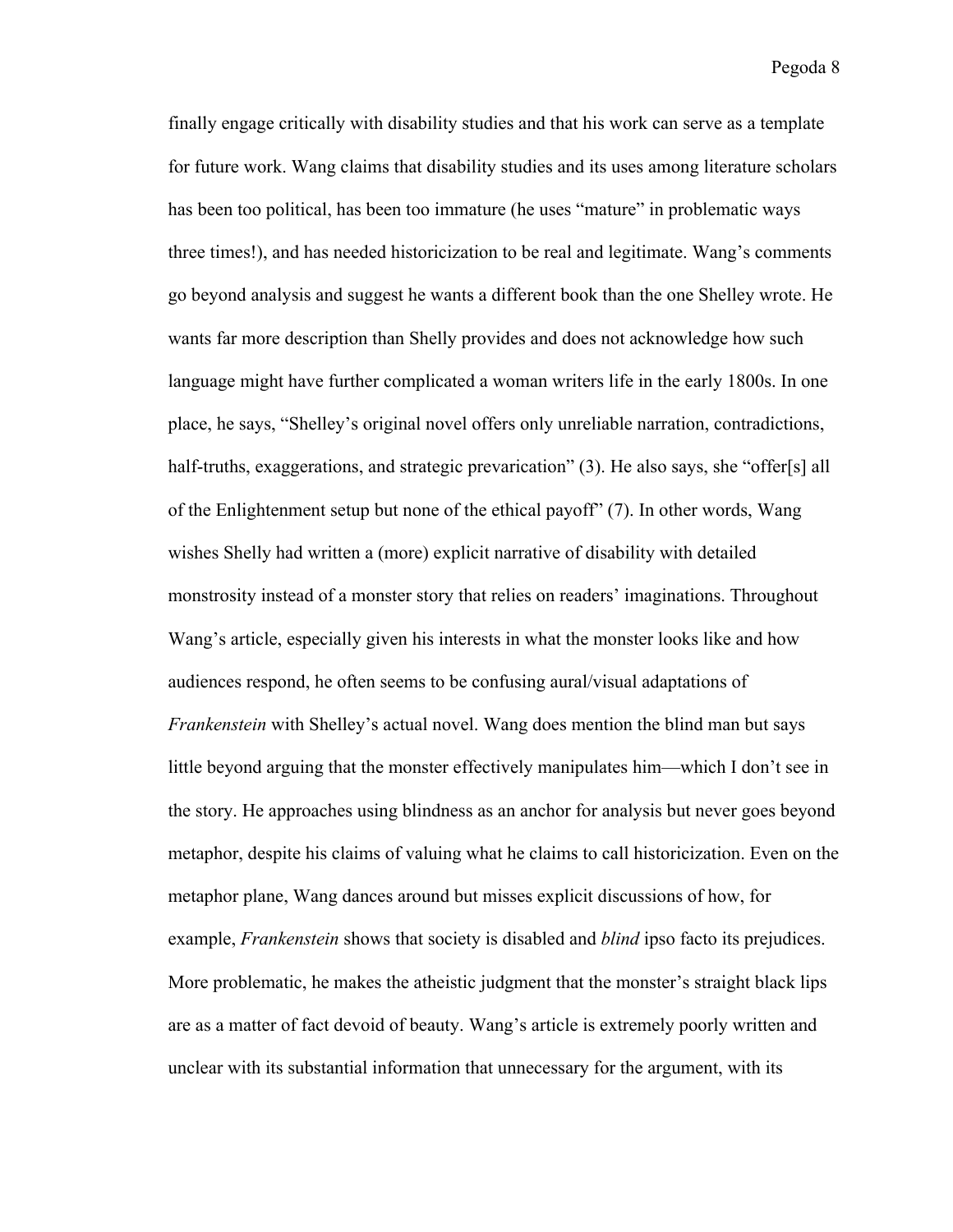spiraling sentences that contain non-normative and unnecessary uses of words, and with its lack of focus. Further, Wang is insulting to disabled people and misunderstands the political purposes and roots of disability studies. He says that he will provide a first disabled reading of *Frankenstein* and will do so applying historicism, but except for a few short paragraphs in the conclusion, never offers (semi)-straight-forward insights. Almost nothing in Wang's article is recognizably disability studies, disability studies being rooted in accessibility and explicit identity politics.

Zigarovich, Jolene. "The Trans Legacy of *Frankenstein*." *Science Fiction Studies*, vol. 45, no. 2, 2018, pp. 260-272. Jolene Zigarovich, an English professor with expertise in Gothic literature and interest in further "queering the Gothic," traces the legacies of Susan Stryker's aforementioned 1994 academic article/manifesto. Zigarovich is interested in the idea of "transgothic" —like transgender people who challenge and cross sex/gender binaries, a transgothic approach to literature challenges and debunks strict conventions and resist easy categorization. She sees the Gothic as encouraging "explorations, encounters, and experimentation" (264). In particular, Zigarovich traces how scholars such as J. Jack Halberstam, Sonny Nordmarken, Boots Potential, Jay Prosser, and Harlan Weaver have expanded on Stryker's ideas—fully cementing "trans monstrosity" as an important genre in the process. She argues that Stryker's impact now has roots in a range of disciplines, including physics, and has become a required reading on topics related to gender and Shelley, to the Gothic, to science fiction stories, and to Romanticism.

## Additional Works Consulted

Brooks, Peter. "What is a Monster? (According to *Frankenstein*)." *Body Work: Objects of Desire in Modern Narrative*, edited by Peter Brooks, Harvard UP, 1993, pp. 199-220.